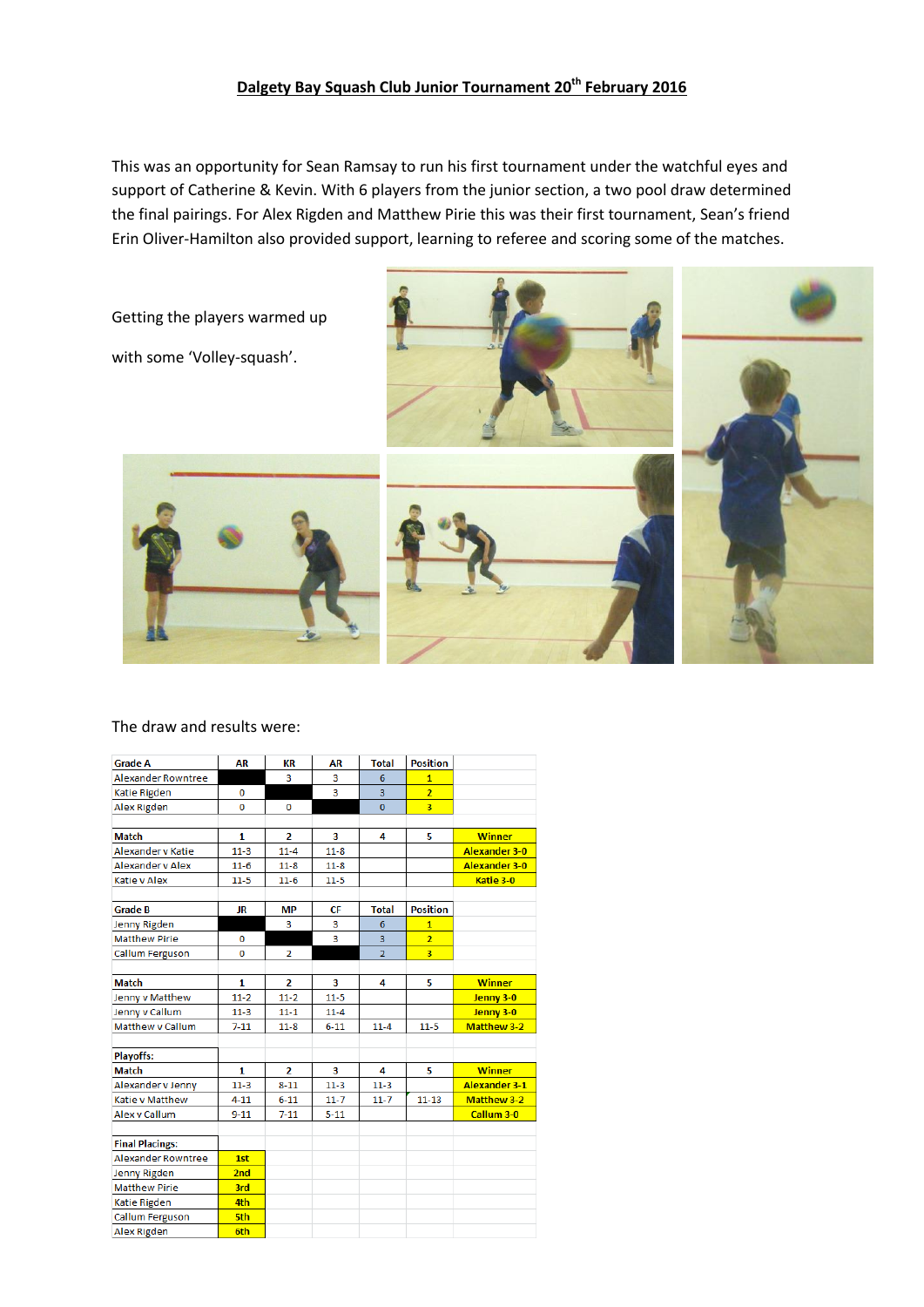In the pool stages there were some interesting games, Alexander and Alex took to court 3 in the first game, Alex completely un-phased by his much taller and experienced opponent. The two players worked together and this set the tone for the rest of the competition. All the players using their skills and experience to welcome Alex to squash, demonstrating true sportsmanship and enjoyment of playing squash. In Pool B, Callum and Matthew traded games to go to 2 games all, before Matthew won the fifth. This set up the final three games with Callum playing Alex, again great sportsmanship and patience was shown, Callum demonstrating his developing skills to put the ball where he wants to and Alex still getting to grips with the basics, with determination and a smile, which lasted all tournament.

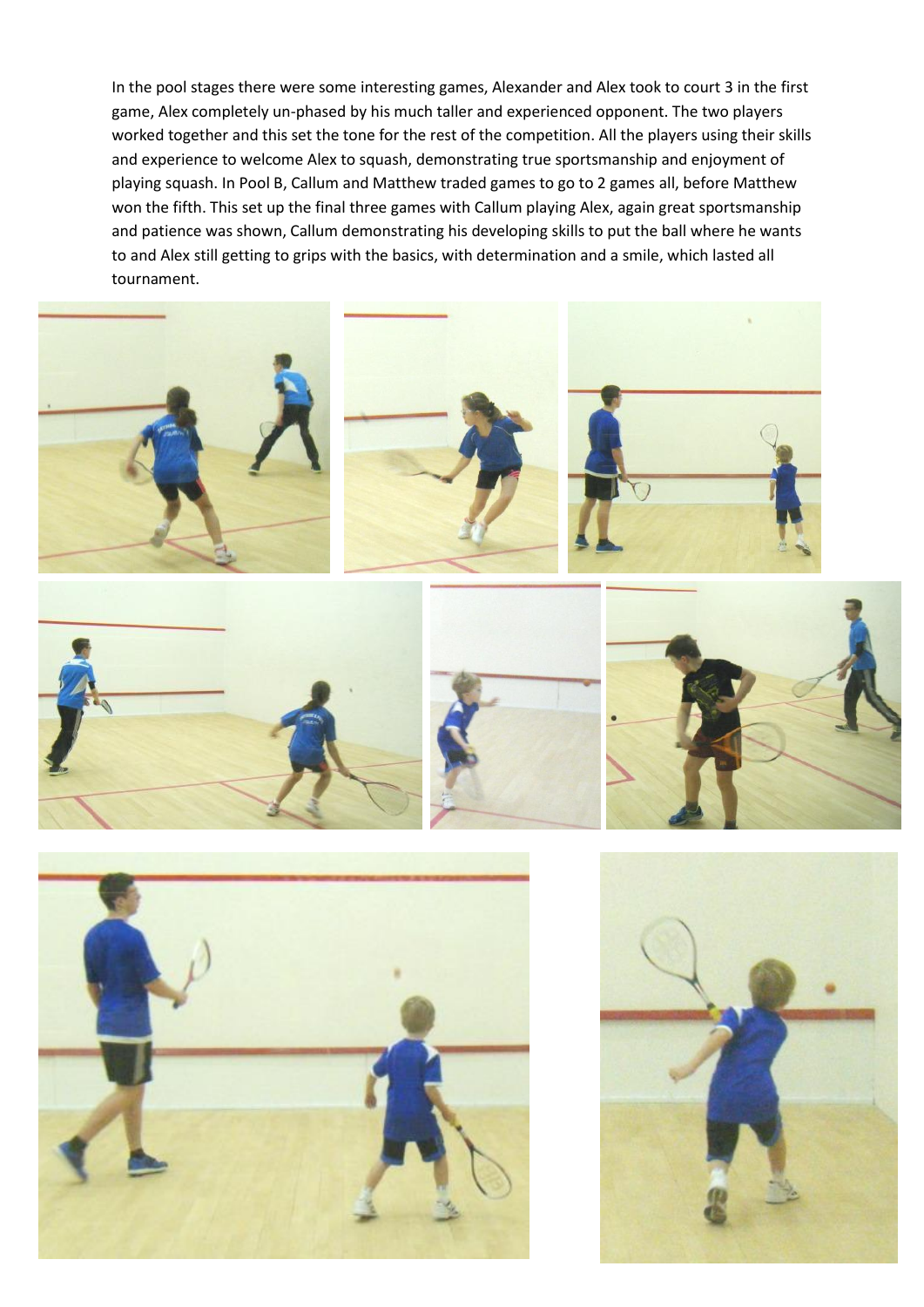